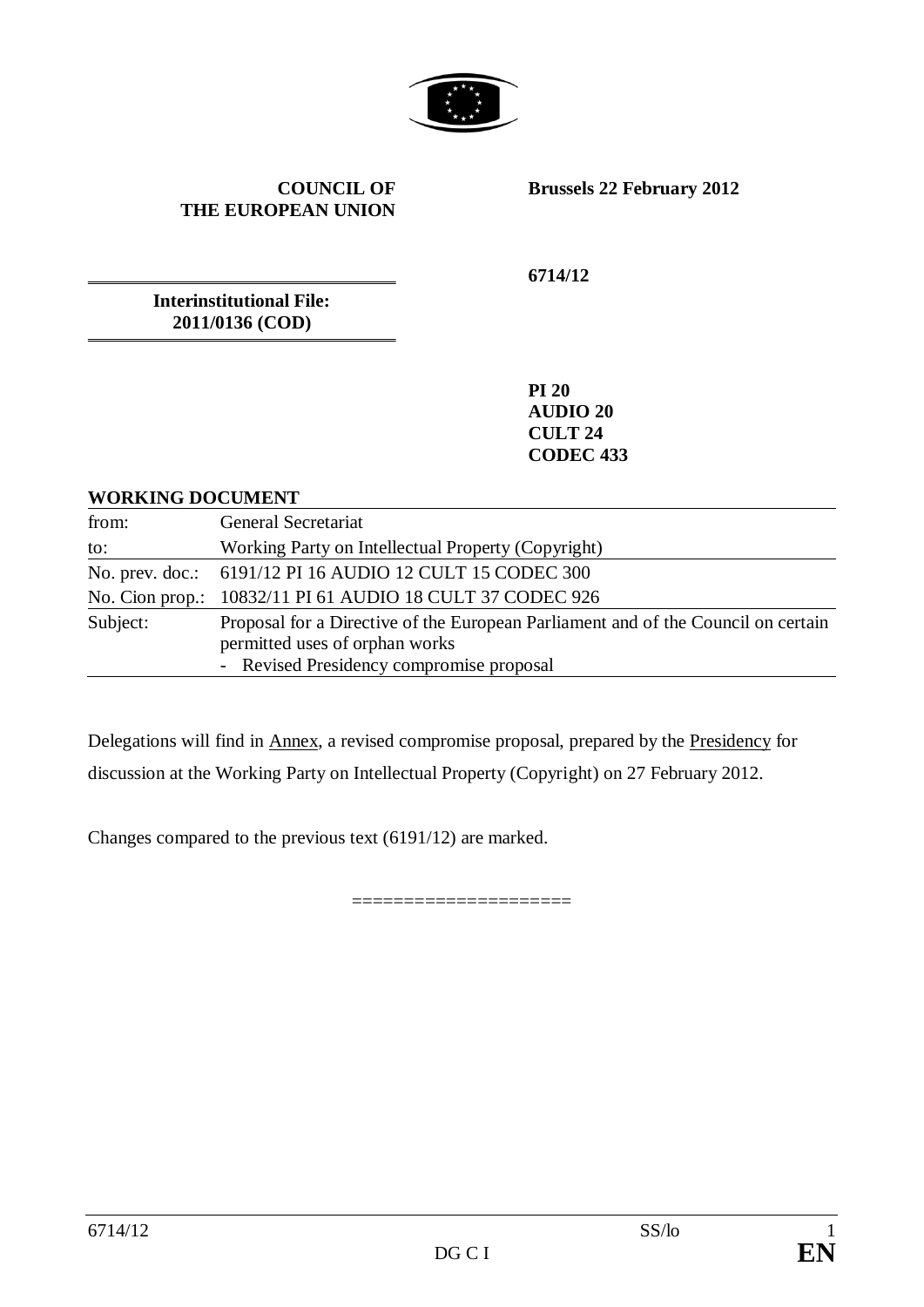Revised presidency compromise proposal for a

#### **DIRECTIVE OF THE EUROPEAN PARLIAMENT AND OF THE COUNCIL**

#### **on certain permitted uses of orphan works**

(Text with EEA relevance)

THE EUROPEAN PARLIAMENT AND THE COUNCIL OF THE EUROPEAN UNION, Having regard to the Treaty on the Functioning of the European Union, and in particular Articles 53(1), 62 and 114 thereof, Having regard to the proposal from the European Commission, After transmission of the draft legislative act to the national Parliaments, Having regard to the opinion of the European Economic and Social Committee**<sup>1</sup>** , Acting in accordance with the ordinary legislative procedure, Whereas:

(1) Libraries, museums, archives, educational establishments, film or audio heritage institutions and public service broadcasting organisations are engaged in large-scale digitisation of their collections or archives in order to create European Digital Libraries. Libraries, museums, archives, educational establishments, film or audio heritage institutions and public service broadcasting organisations in the Member States contribute to the preservation and dissemination of European cultural heritage, which is also important for the creation of European Digital Libraries, such as Europeana. Technologies for mass scale digitisation of print materials and for search and indexing enhance the research value of the libraries' collections.

 $\mathbf{1}$ **<sup>1</sup>** OJ C , , p. .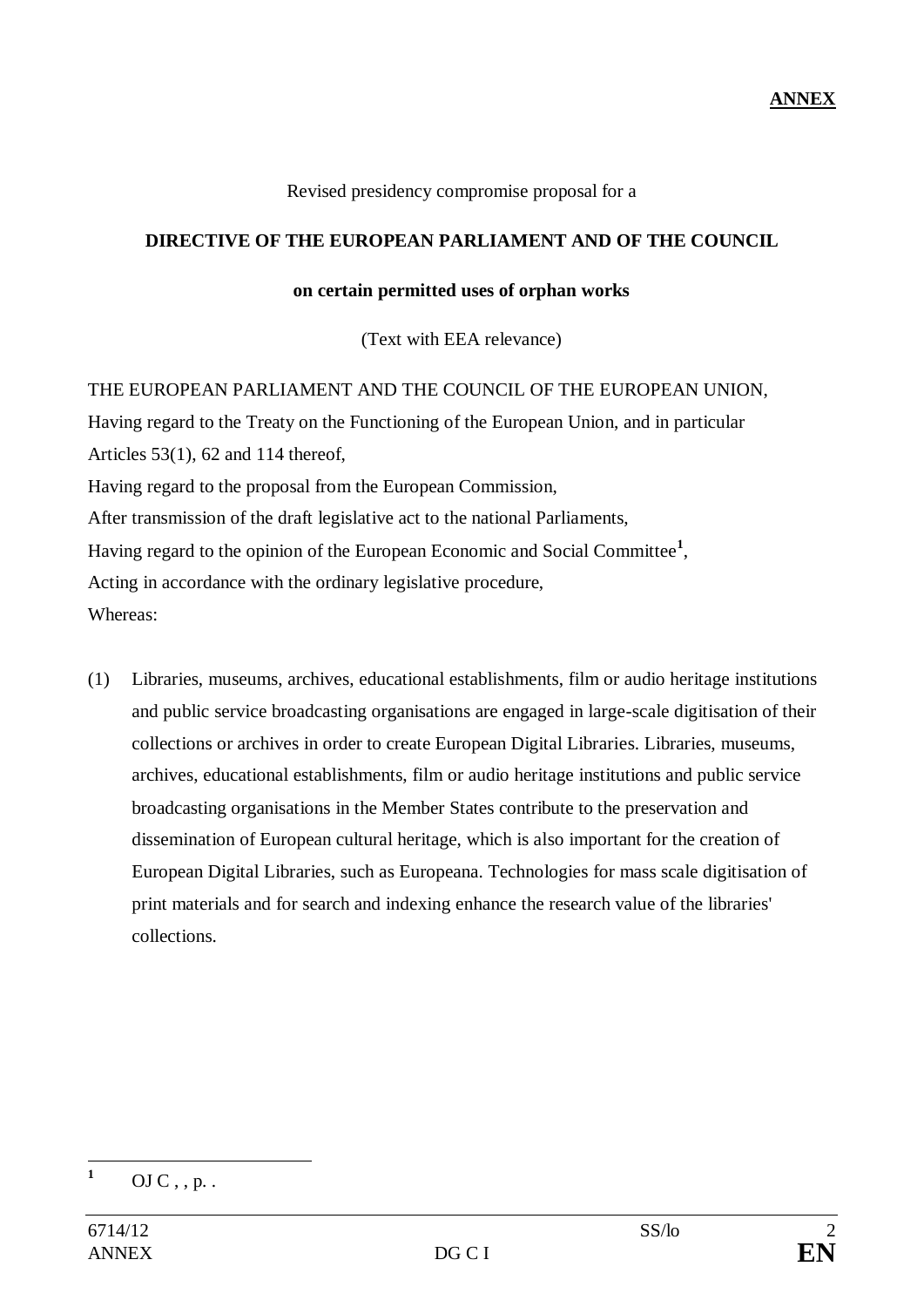- (2) The need to promote free movement of knowledge and innovation in the internal market is an important component of the Europe 2020 Strategy, as set out in the Communication from the Commission "Europe 2020: A strategy for smart, sustainable and inclusive growth"**<sup>2</sup>** , which includes as one of its flagship initiatives the development of a Digital Agenda for Europe.
- (3) Creating a legal framework to facilitate the digitisation and dissemination of works and other protected subject matter for which no rightholder is identified or, even if identified, is not located, so called orphan works, is a key action of the Digital Agenda for Europe, as set out in the Communication from the Commission to the European Parliament, the Council, the European Economic and Social Committee and the Committee of Regions – A Digital Agenda for Europe. This action targets the concrete problem of the legal determination of the orphan works status and its consequences in terms of the permitted users and uses of the work or phonogram that has been considered to be orphan.
- (3a) This Directive is without prejudice to specific solutions being developed in the Member States to address larger mass scale digitisation issues, such as in the case of so called "out of commerce works". Such solutions take into account the specificities of different types of content and different users and build upon the consensus of the relevant stakeholders. This approach has also been followed in the Memorandum of Understanding on key principles on the digitisation and making available of out-of-commerce works, signed on September 20, 2011 by representatives of European libraries, authors, publishers and collecting societies and witnessed by the European Commission. […]
- (4) The exclusive rights of reproduction and of making available to the public of works and other protected subject matter, as harmonised under Directive 2001/29/EC of the European Parliament and Council of 22 May 2001 on the harmonisation of certain aspects of copyright and related rights in the information society**<sup>3</sup>** , require the consent of rightholders prior to the digitisation and making available of a work and other protected subject matter.

 $\overline{2}$ <sup>2</sup> COM(2010) 2020.

**<sup>3</sup>** OJ L 167, 22.6.2001, p. 10.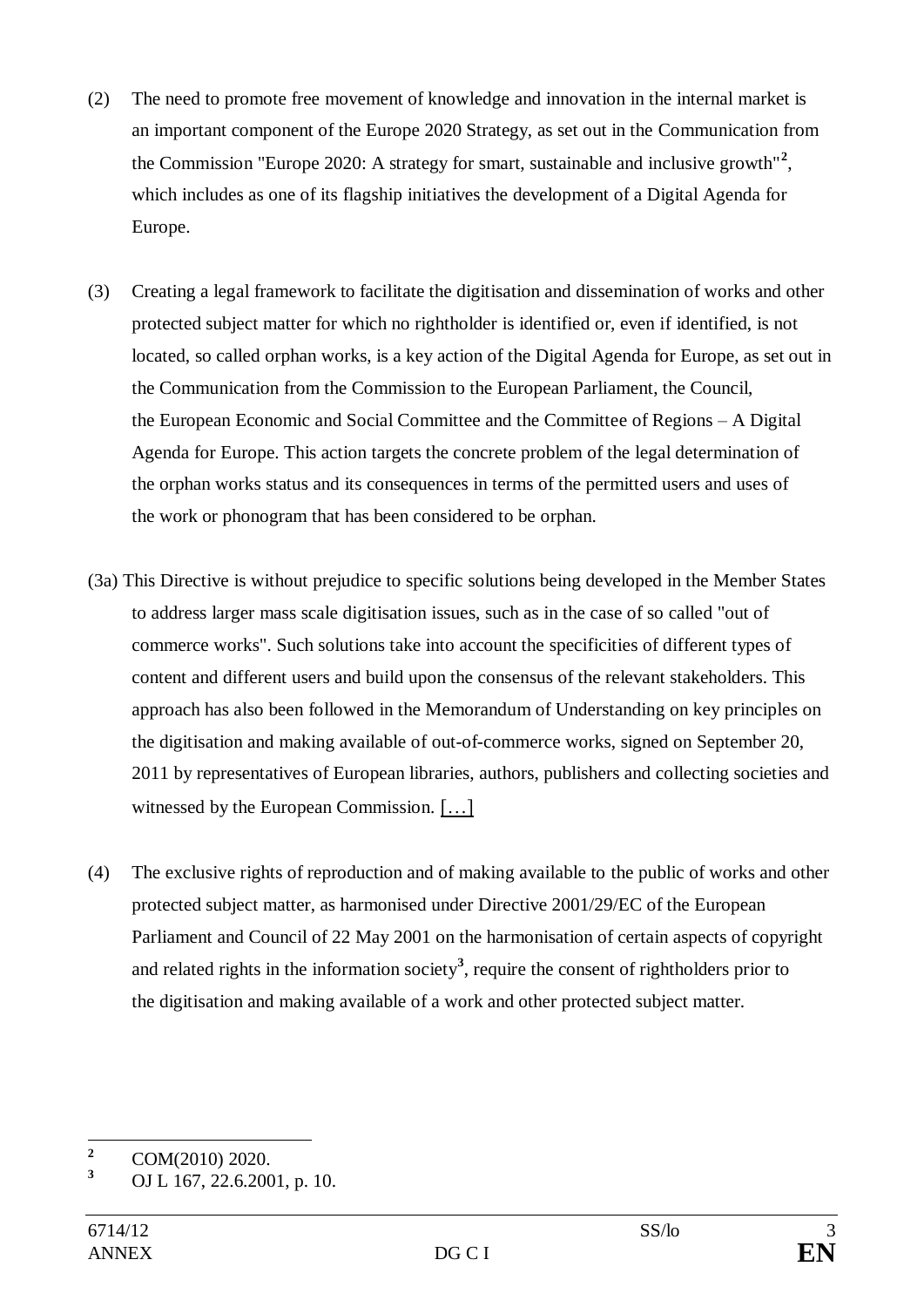- (5) In the case of orphan works, such prior consent to carry out acts of reproduction or of making available to the public cannot be obtained.
- (6) Different approaches in the Member States to the recognition of orphan work status can present obstacles to the functioning of the internal market and the use of and cross-border access to orphan works. Such different approaches can also result in restrictions on the free movement of goods and services which incorporate cultural content. Therefore, ensuring the mutual recognition of such status is appropriate, since it would allow access to the orphan works in all Member States.
- (7) In particular, a common approach to determine the orphan status and the permitted uses of orphan works is necessary to ensure legal certainty in the internal market with respect to the use of orphan works by libraries, museums, educational establishments, archives, film or audio heritage institutions and public service broadcasting organisations.
- (8) Cinematographic or audiovisual works and phonograms in the archives of public service broadcasting organisations and produced by them include orphan works. Taking into account the special position of broadcasters as producers of phonograms and audiovisual material and the need to adopt measures to limit the phenomena of orphan works in the future, it is appropriate to set a cut off date relating to the application of this Directive as far as the works and phonograms in the archives of broadcasting organisations are concerned.
- (9) For the purposes of this Directive, cinematographic and audiovisual works and phonograms in the archives of public service broadcasting organisations should be understood as including works and phonograms commissioned by such organisations for their exclusive exploitation.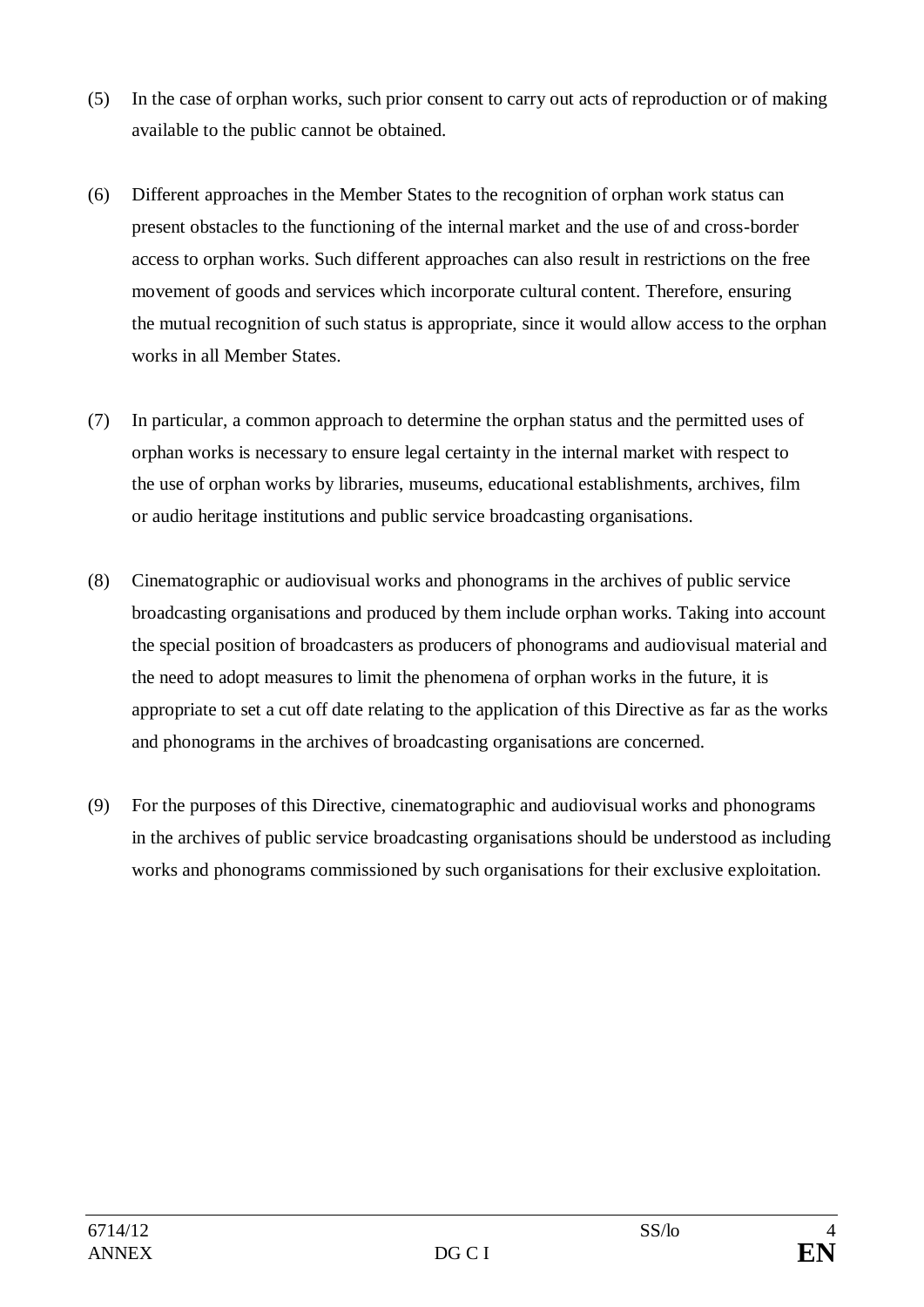- (10) The creation of large online libraries facilitates electronic search and discovery tools which open up new sources of discovery for researchers and academics that would otherwise have to content themselves with more traditional and analogue search methods.
- (11) For reasons of international comity, this Directive should only apply to works and phonograms that are first published, in a Member State or, in the absence of publication, first broadcast in a Member State or, in the absence of publication or broadcast, made publicly accessible by the beneficiaries of this Directive with the consent of the rightholders. With regard to works and phonograms, which have neither been published nor broadcast but which have been made publicly accessible by the beneficiaries of this Directive with the consent of the rightholders this Directive should only apply provided that it is reasonable to assume that the rightholders would not oppose the use allowed by this Directive.
- (12) Before a work or phonogram can be considered an orphan work, a […] diligent search for the holders of rights in the work or phonogram , including holders of rights in works and other protected subject matter that are embedded or incorporated in the work or phonogram, should be carried out. Member States should be permitted to provide that such a diligent search may be carried out by the organisations referred to in this Directive or by other organisations.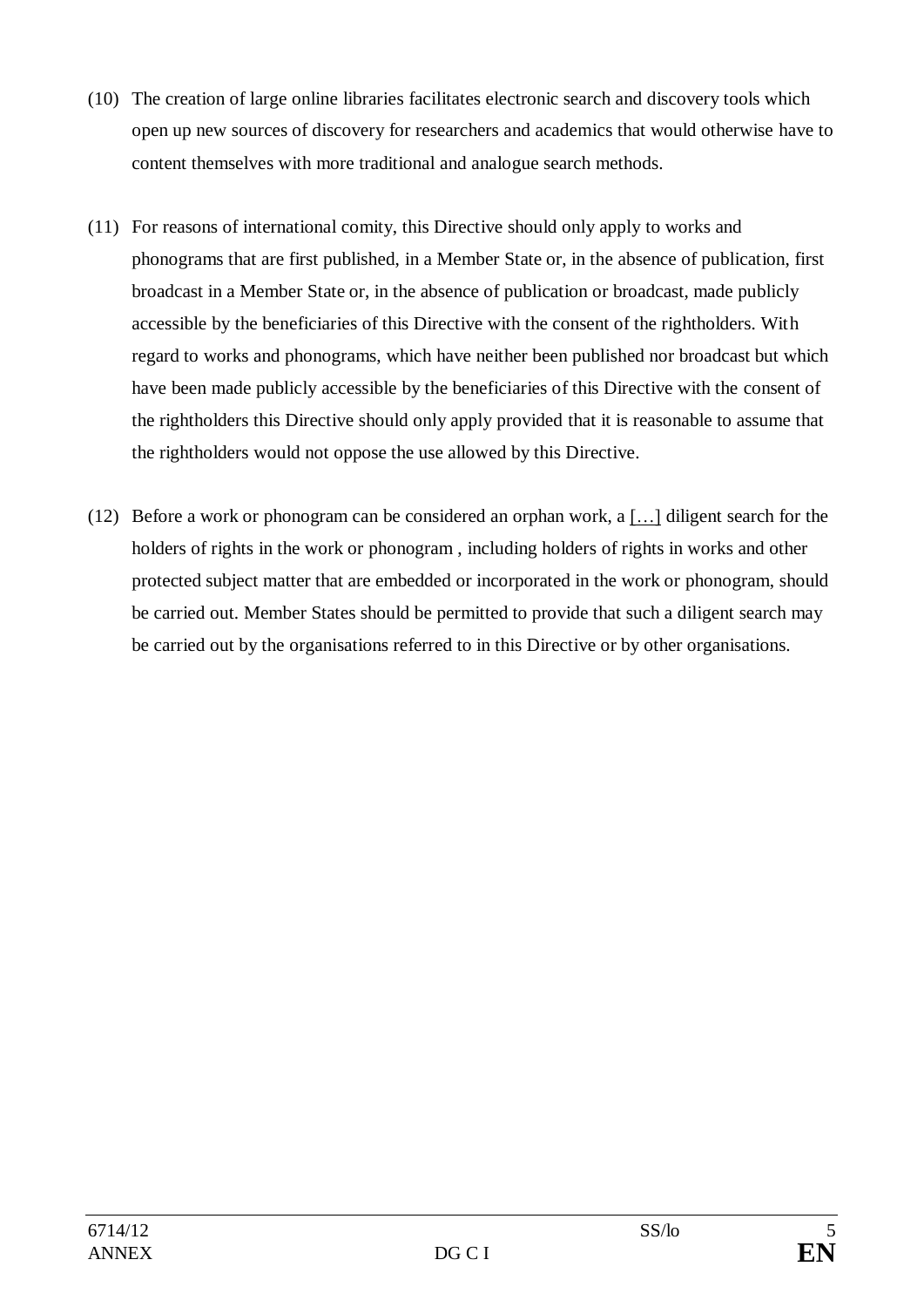(13) It is appropriate to provide for a harmonised approach concerning such diligent search in order to ensure a high level of protection of copyright and related rights in the Union. A diligent search should involve the consultation of sources that supply information on the works and other protected subject matter. In order to avoid duplication of search efforts, a diligent search should be carried out in the Member State where the work or phonogram was first published or, in the case where no publication has taken place, was first broadcast. With regard to works and phonograms, which have neither been published nor broadcast but which have been made publicly accessible by the beneficiaries of this Directive with the consent of the rightholders the diligent search should be carried out in the Member State where the organisation that made the work or phonogram publicly accessible with the consent of the rightholder is located. Diligent searches for rightholders of works and other protected subject matter that are embedded or incorporated in a work or phonogram should be initiated in the Member State where the diligent search for the work or phonogram, which contains the embedded or incorporated work or other protected subject matter, is carried out. A […] diligent search will in some cases lead to additional consultation of information available in other countries. Diligent searches may generate different information such as a search record and the result of the search. The search record should be kept on file in order for the organisations to be able to substantiate that the search was diligent. Moreover, in order to ensure transparency towards rightsholders and to avoid duplication of costly digitisation, Member States should ensure that the results of all diligent searches carried out in their territory, the use of orphan works by the organisations referred to in this Directive on the basis of those diligent searches and any change of the orphan status of the works or phonograms are publicly accessible online in the Member State in which the diligent search has been carried out. To the extent possible, the source of information should be designed and implemented so as to permit interlinkage […] on a pan-European level and consultation thereof through a single entry point.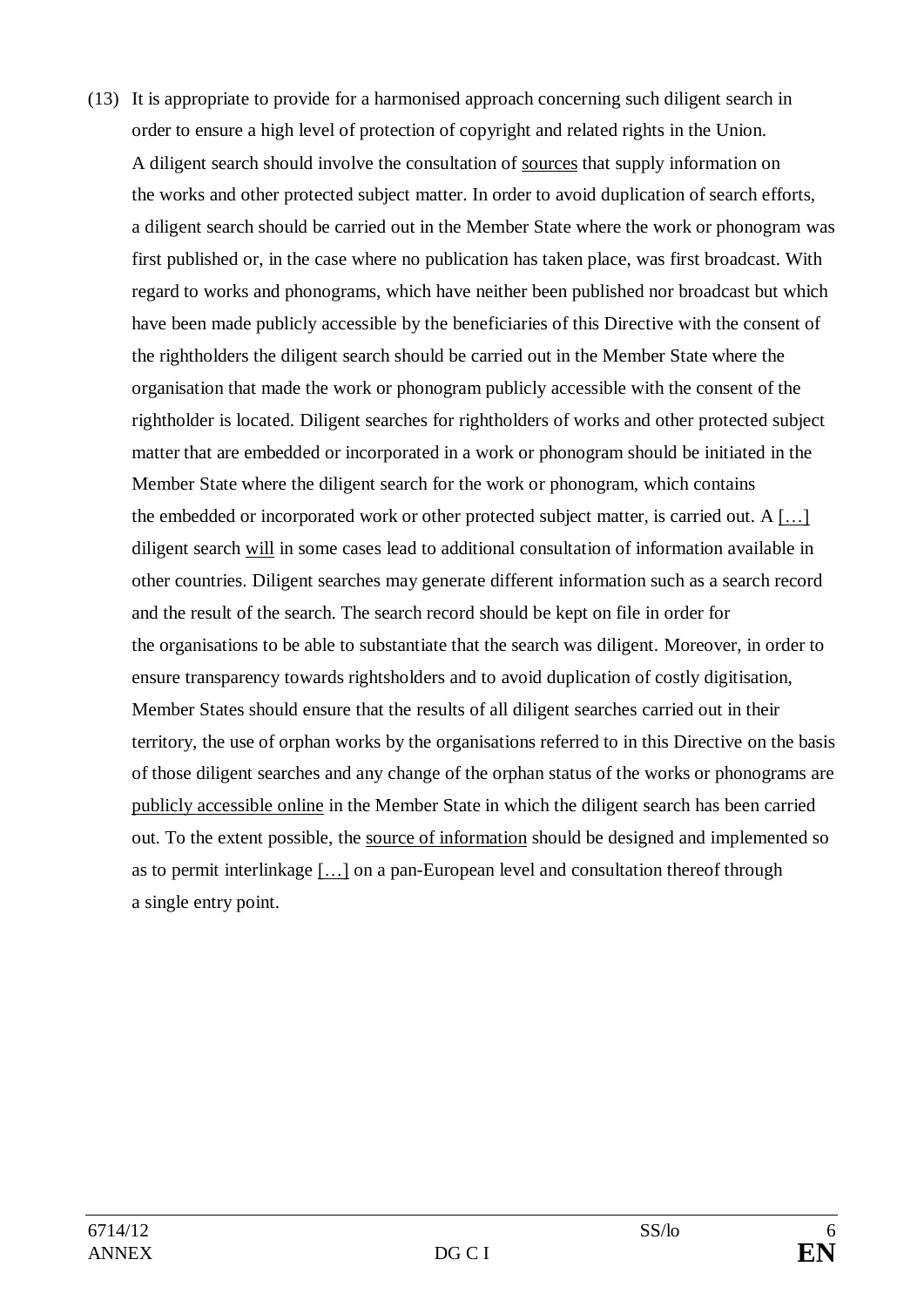(14) Orphan works may have several rightholders or include other works or protected subject matter. This Directive should not affect the rights of identified and located rightholders. The beneficiaries of this Directive should only be permitted to use a work or phonogram in which one or more of the rightholders are not identified or not located, if they are authorised to do so by those rightholders which have been identified and located, including rightholders of works and other protected subject matter that are embedded or incorporated in the works or phonograms. Correspondingly, when previously non identified or non located rightholders come forward in order to put an end to the orphan status and claim their rights in the orphan work, the use of the orphan work by the beneficiaries can only continue if these rightholders authorise them to do so.

### *(15) Merged with recital 13.*

*(16)* It is appropriate to provide that rightholders are entitled to put an end to the orphan status in case they come forward to claim their rights in the work or other protected subject matter. Rightholders that put an end to the orphan status of a work or other protected subject matter should be entitled to receive fair compensation for the use that has been made of their works or other protected subject matter. The compensation shall be determined by the Member State where the organisation that uses an orphan work is established. Member States may provide that such compensation is to be paid prior to the use of orphan works. When determining the possible level of fair compensation, account should be taken of the particular circumstances of each case, including, inter alia, the possible harm to the rightholders and the costs assumed by the beneficiaries, in particular to carry out the diligent search provided for in this Directive.

*(16a new)* Member States shall ensure that where a work or other protected subject matter has been wrongly considered to be orphan due to a negligent search and has been used, the remedies in their legislation for copyright infringement – in accordance with applicable provisions of national and EU law – remain available.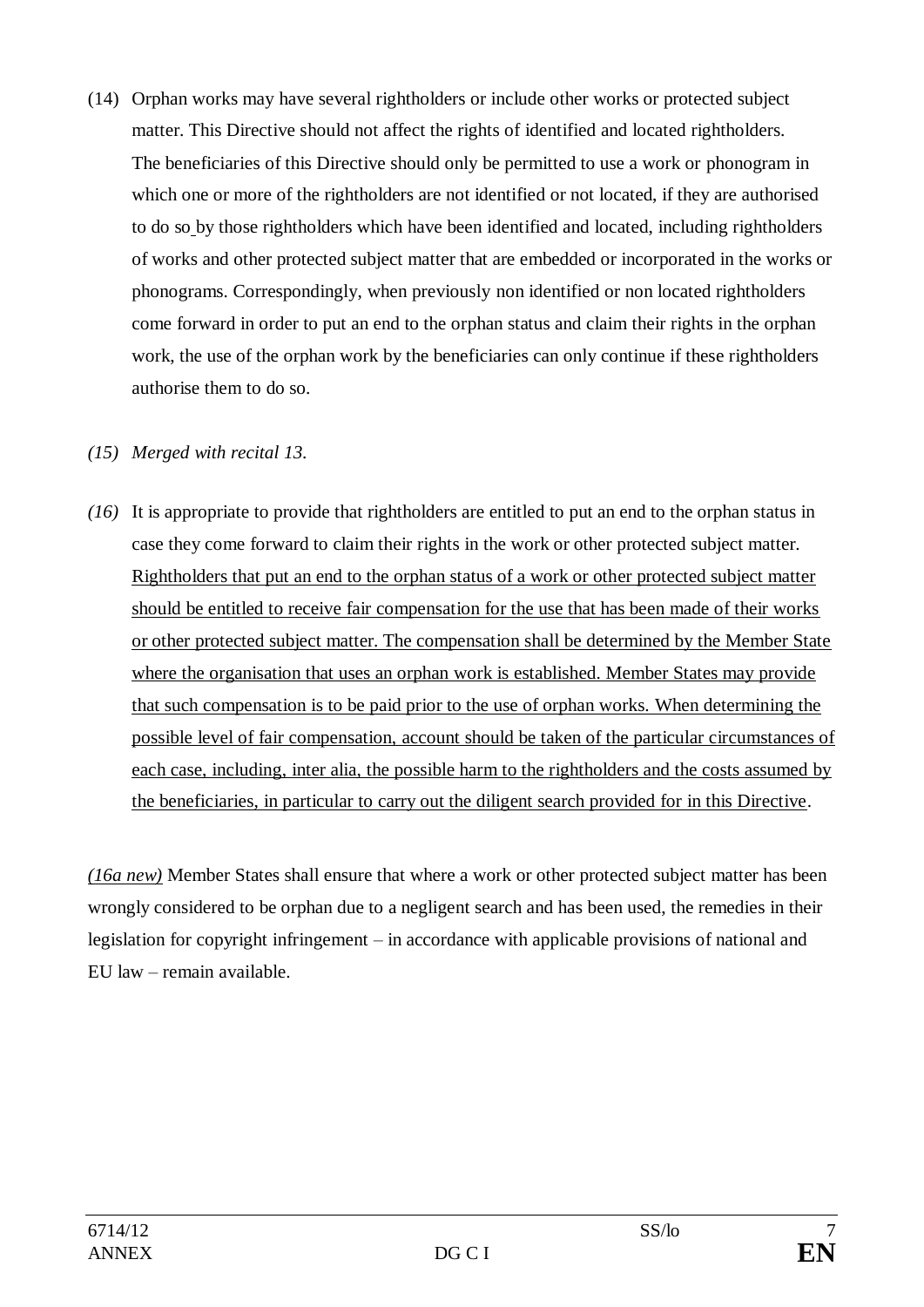- (17) In order to promote learning and the dissemination of culture Member States should permit certain organisations, namely those referred to in Article 5(2)(c) of Directive 2001/29/EC and film or audio heritage institutions, which operate on a non-profit making basis, as well as public service broadcasting organisations, to make available and reproduce orphan works, provided such use fulfils their public interest missions, notably preservation, restoration and the provision of cultural and educational access to their collections, including their digital collections. The mechanism to permit the use of orphan works provided for in this Directive is without prejudice to the exceptions and limitations provided for in Article 5 of Directive 2001/29/EC .The exception or limitation shall only be applied in certain special cases which do not conflict with the normal exploitation of the work or other subject matters and do not unreasonably prejudice the legitimate interest of the rightholder. Film or audio heritage institutions should, for the purposes of this Directive, cover organisations designated by Member States to collect, catalogue, preserve and restore films and other audivisual works or phonograms forming part of their cultural heritage. Public service broadcasters should, for the purposes of this Directive, cover broadcasters with a public service remit as conferred, defined and organised by each Member State.
- (18) Contractual arrangements may play a role in fostering the digitisation of European cultural heritage, it being understood that libraries, educational establishments, museums or archives, film or audio heritage institutions and public service broadcasting organisations may, with a view to undertake the uses permitted under this Directive, conclude agreements with commercial partners for the digitisation and making available of orphan works. These agreements may include financial contributions by such partners. The agreements should not impose any restrictions on the beneficiaries of this Directive as to their use of orphan works and should not grant the commercial partner any rights to use or control the use of the orphan works.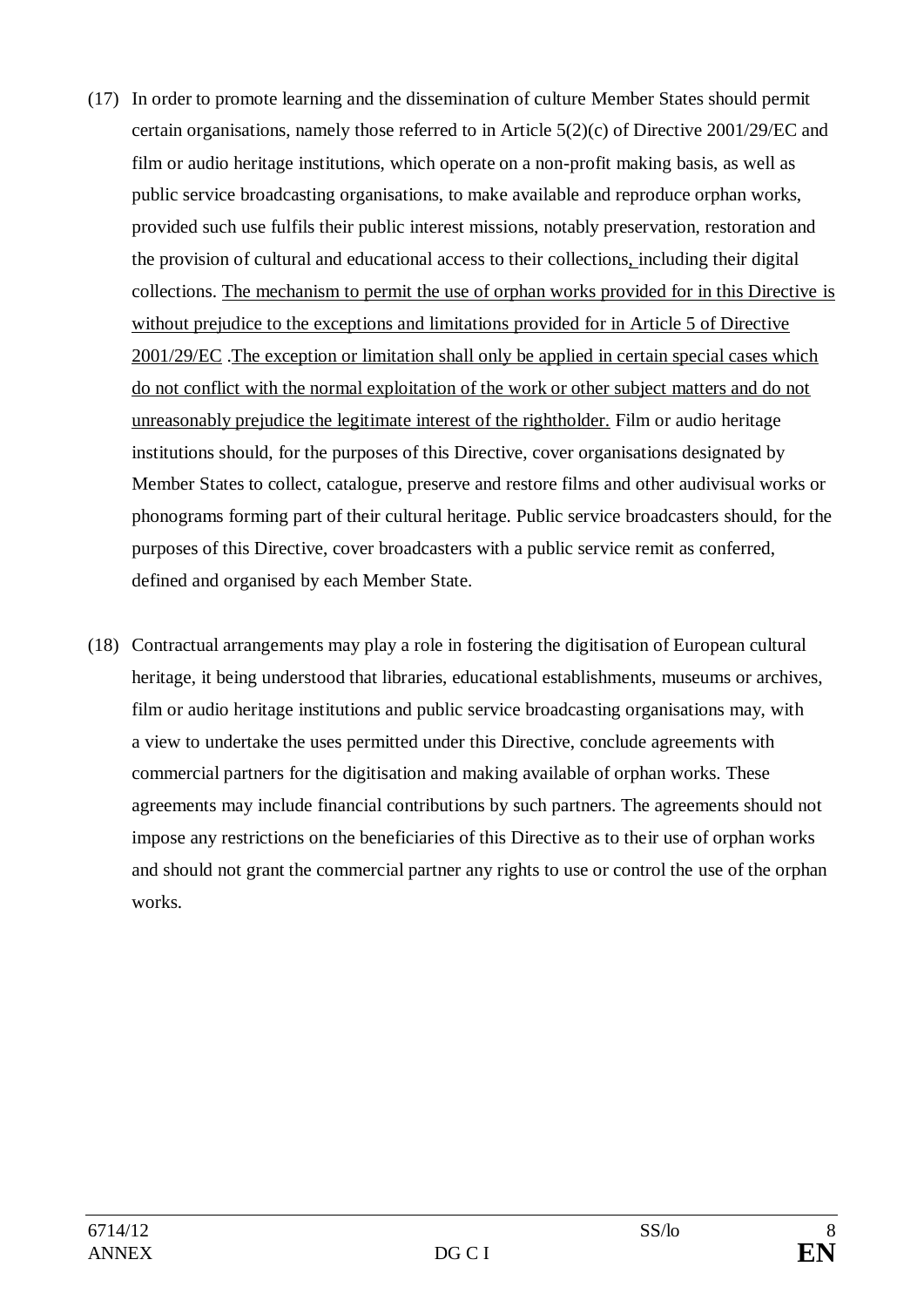- (19) In order to foster the Union's citizens' access to Europe's cultural heritage, it is also necessary to ensure that orphan works which have been digitised and made available to the public in one Member State are also available in other Member States. Publicly accessible libraries, educational establishments, museum, archives, film or audio heritage institutions and public service broadcasting organisations that use an orphan work in order to achieve their public interest missions should be able to make the orphan work available to the public in other Member States.
- (20) This Directive is without prejudice to the arrangements in the Member States concerning the management of rights such as extended collective licences, legal presumptions of representation or transfer, collective management or similar arrangements or a combination of them, including for mass digitisation.

*(21) Deleted.*

*(22) Deleted.*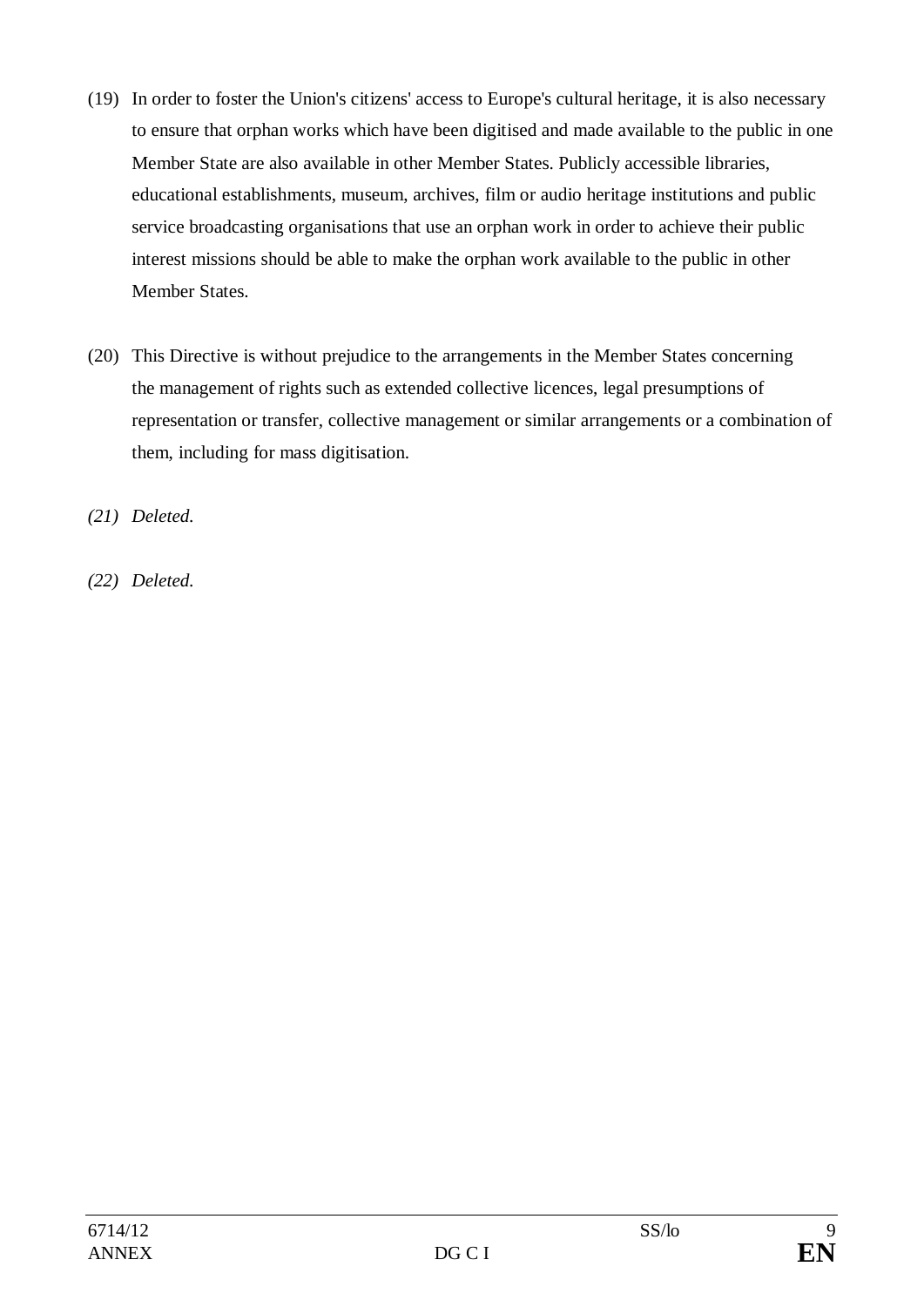(23) Since the objectives of the action to be taken, namely legal certainty with respect to the use of orphan works, cannot be sufficiently achieved by the Member States and can therefore, by reason of the uniformity of the rules governing the use of orphan works be better achieved at Union level, the Union may adopt measures, in accordance with the principle of subsidiarity as set out in Article 5 of the Treaty on European Union. In accordance with the principle of proportionality, as set out in that Article, this Directive does not exceed what is necessary to achieve those objectives.

### HAVE ADOPTED THIS DIRECTIVE: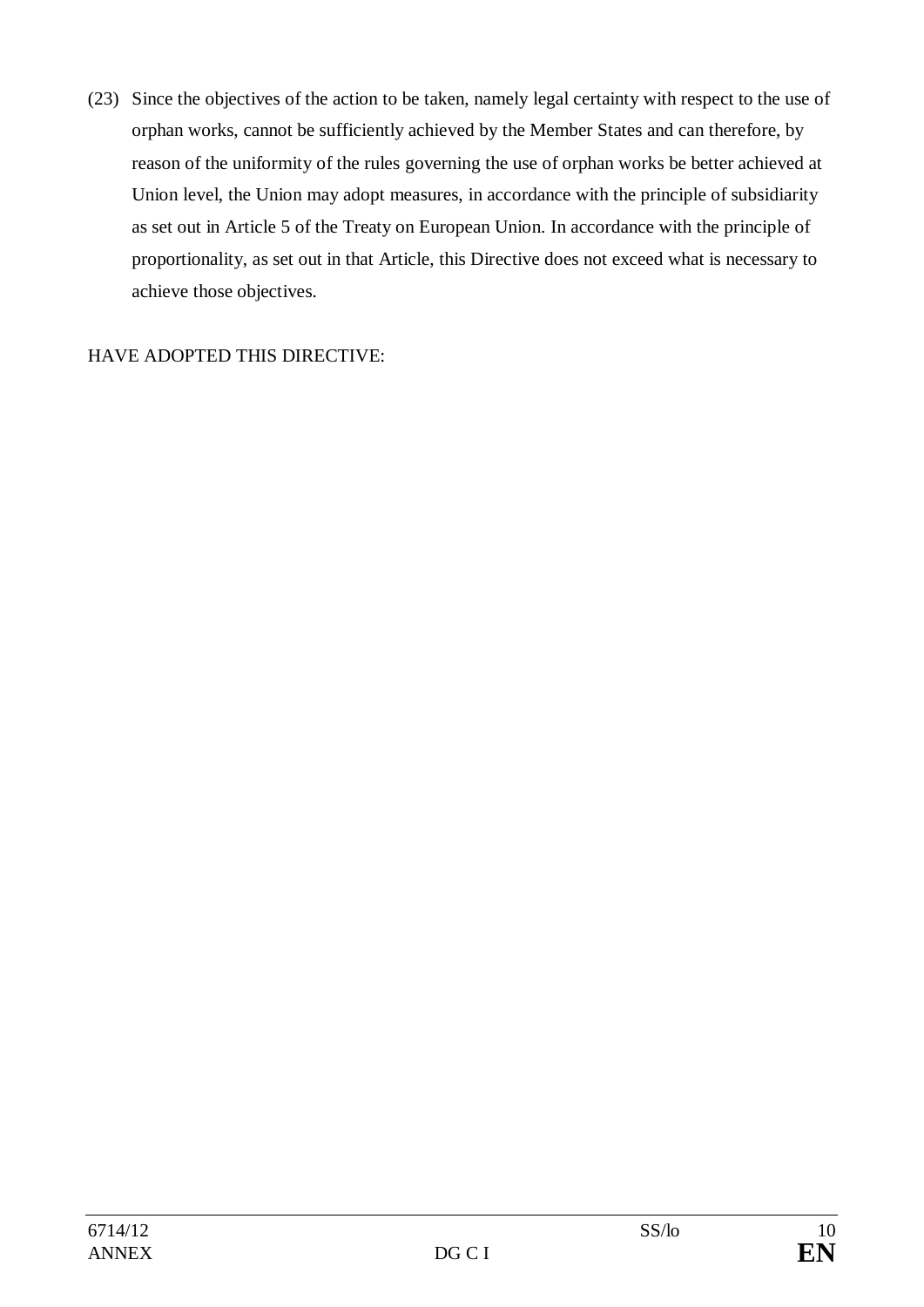### *Article 1 Subject matter and scope*

- 1. This Directive concerns certain uses of orphan works undertaken by publicly accessible libraries, educational establishments, or museums, as well as by archives, film or audio heritage institutions and public service broadcasting organisations in order to achieve aims related to their public interest missions.
- 2. This Directive applies to:
	- (1) Works published in the form of books, journals, newspapers, magazines or other writings contained in the collections of publicly accessible libraries, educational establishments or museums as well as in the collections of archives or of film or audio heritage institutions,
	- (2) Cinematographic or audiovisual works and phonograms contained in the collections of publicly accessible libriaries, educational establishments or museums as well as in the collections of archives or of film or audio heritage institutions, and
	- (3) Cinematographic or audiovisual works and phonograms produced and entirely financed by public service broadcasting organisations before the 31 December 2002 and contained in their archives

which are protected by copyright or related rights and which are first published in a Member State or, in the absence of publication, first broadcast in a Member State.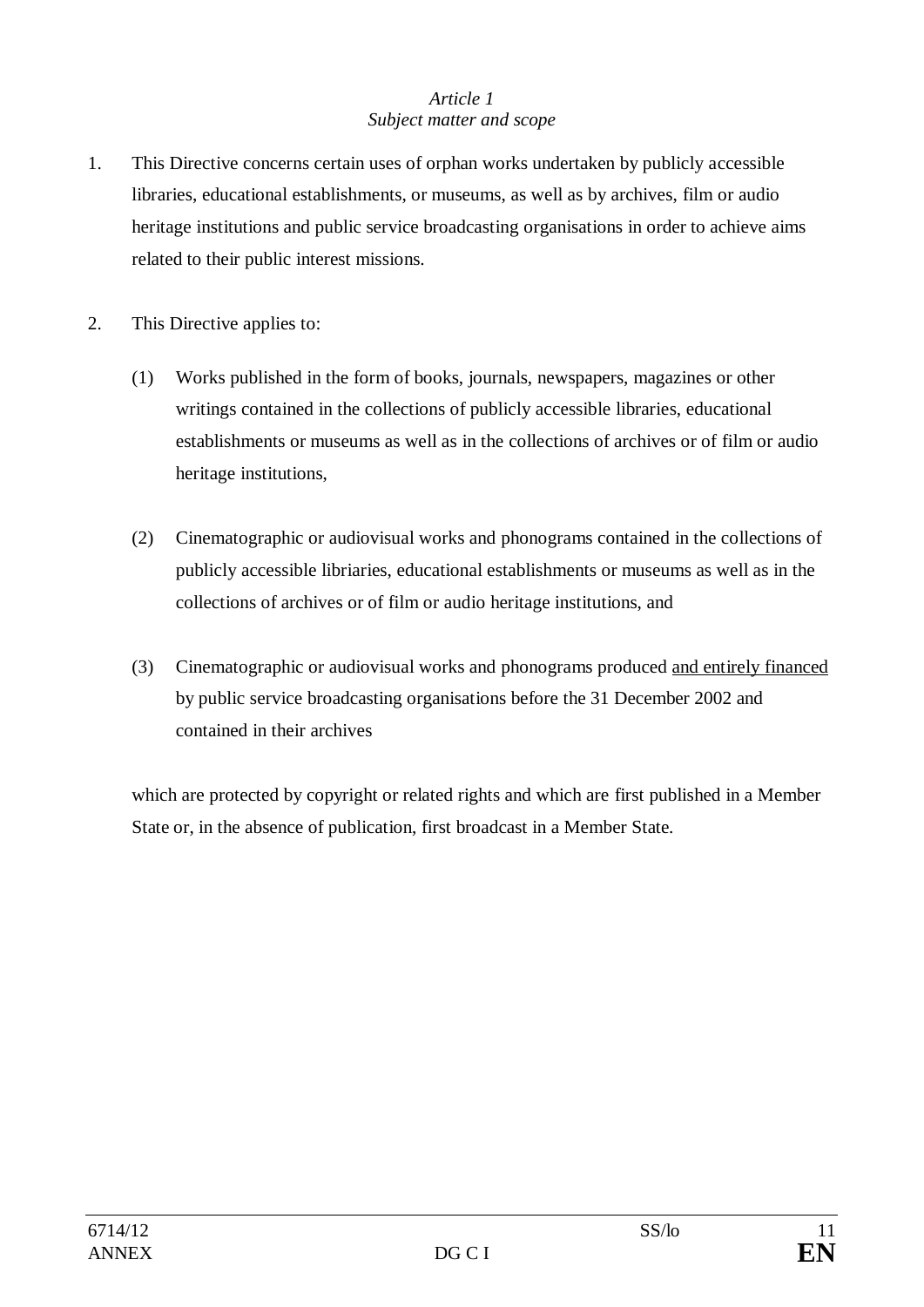- 2a This Directive also applies to works and phonograms referred to in paragraph 2 that have never been published or broadcast but which have been made publicly accessible by the organisations referred to in paragraph 1 with the consent of the rightholders, provided that:
	- (1) It is reasonable to assume that the rightholders would not oppose the uses referred to in Article 6.
- 3. Works and other protected subject matter that are embedded or incorporated in the works or phonograms referred to in paragraph 2 and 2a should be understood as falling within the scope of this Directive.
- 4. This Directive does not concern and is without prejudice to any arrangements concerning the management of rights at national level.

### *Article 2 Orphan works*

- 1. A work or a phonogram shall be considered an orphan work if the rightholders in the work or phonogram are not identified or, even if identified, are not located after a diligent search for the rightholders have been carried out and recorded in accordance with Article 3.
- 2. Where a work or phonogram has more than one rightholder, and not all of them have been identified or, even if identified, located after a diligent search has been carried out and recorded in accordance with Article 3, the work or phonogram shall be considered an orphan work insofar as the rights of the non identified or non located rightholders are concerned.
- 3. The provisions of paragraph 2 are without prejudice to the rights of the rightholders in the work or phonogram which are identified and located.
- 4. This Directive is without prejudice to national provisions on anonymous or pseudonymous works.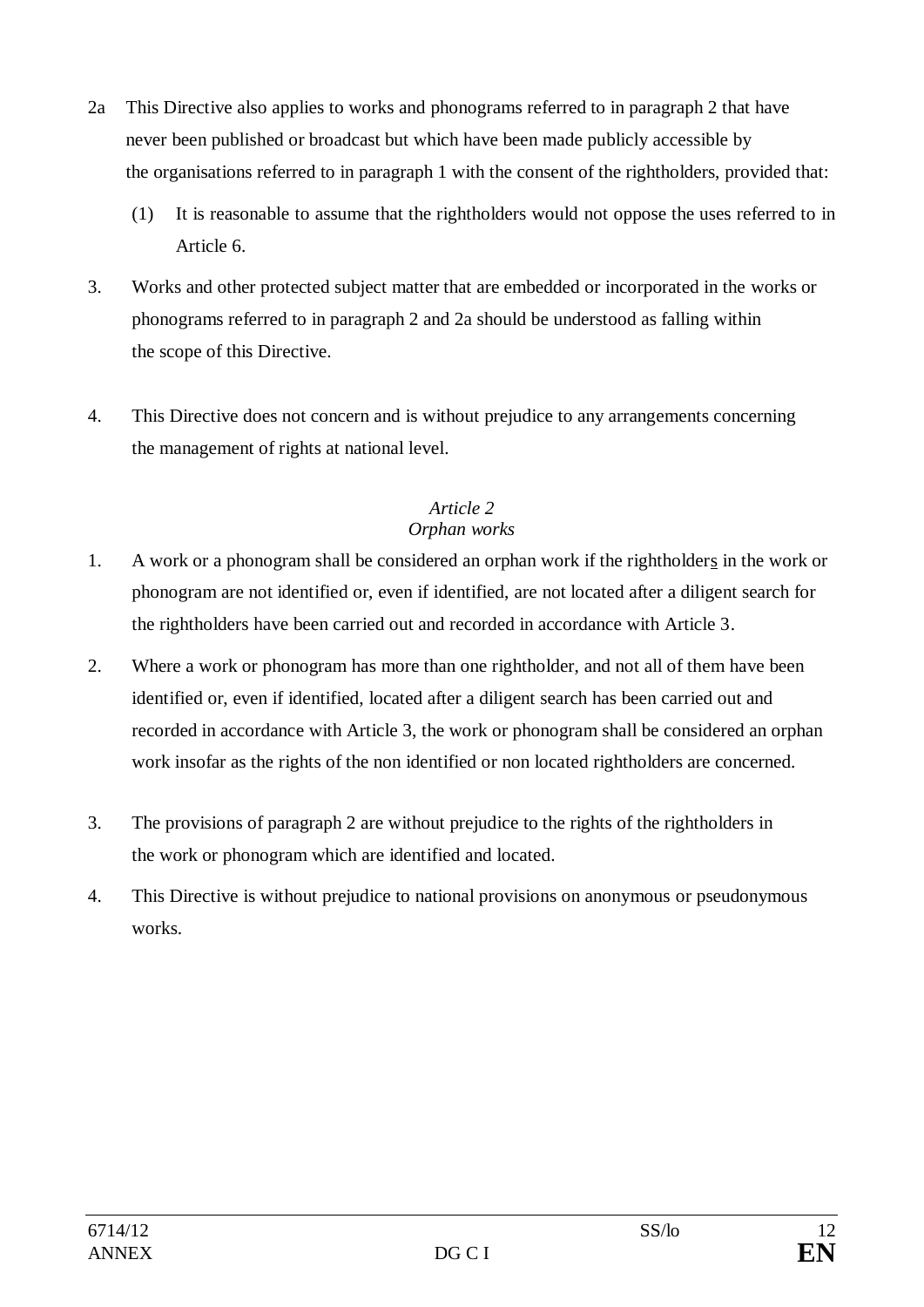### *Article 3 Diligent search*

- 1. For the purposes of establishing whether a work or phonogram is an orphan work, the organisations referred to in Article 1(1) shall ensure that a […] diligent search is carried out for each work or other protected subject matter by consulting the appropriate sources for the category of works and other protected subject matter in question.
- 2. The sources that are appropriate for each category of works or phonogram shall be determined by each Member State, in consultation with rightholders and users, and include at least the relevant sources listed in the Annex.

A diligent search shall be carried out in the Member State of first publication or, in the absence of publication, first broadcast. In the case referred to in Article 1(2a) the diligent search shall be carried out in the Member State where the organisation that made the work or phonogram publicly accessible with the consent of the rightholder is located. If necessary, additional consultation of information available in other countries shall be undertaken.

- *4. Deleted.*
- 5. Member States shall ensure that the following information is publicly accessible online through a single entry point at national level:
	- (1) the results of the diligent searches carried out in their territories;
	- (2) the use made of orphan works on the basis of the diligent searches carried out in their territories; and
	- (3) any change of the orphan status of the works or phonograms […].
	- (4) information relevant to identify and contact the organisations mentioned in paragraph 6.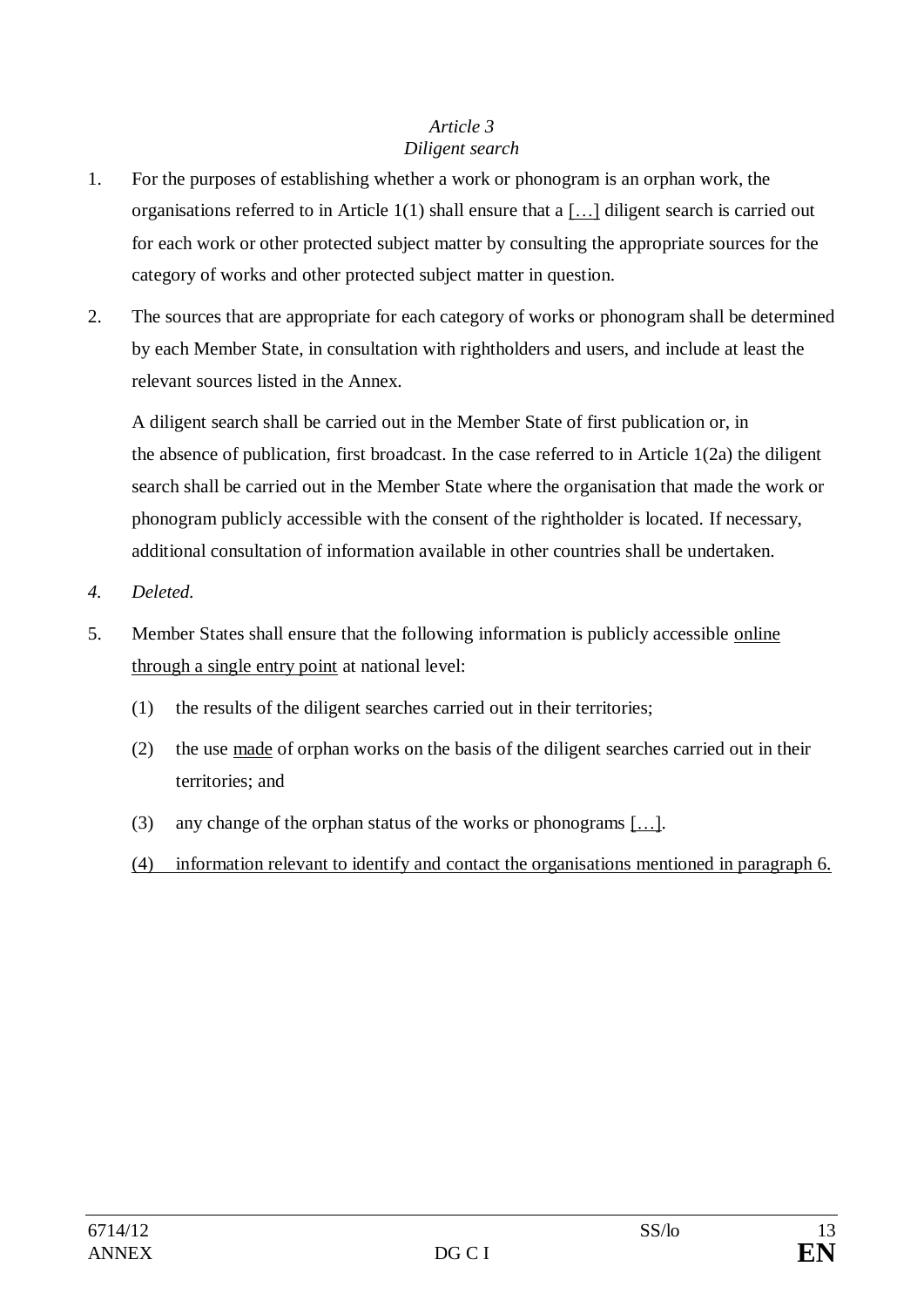6. Member States shall ensure that the organisations referred to in Article 1(1) maintain records of diligent searches and that the organisations provide the information referred to in paragraph 5 into the relevant source in the Member State where the diligent search has been carried out pursuant to paragraph 3. […]

### *Article 4 Mutual recognition of orphan work status*

A work or phonogram which is considered an orphan work according to Article 2 in a Member State shall be considered an orphan work in all Member States and may be used and accessed in accordance with this Directive in all Member States.

### *Article 5 End of orphan work status*

Member States shall ensure that a rightholder in a work or phonogram considered to be orphan has, at any time, the possibility of putting an end to the orphan status. In the case referred to under Article 2(2) Member States shall ensure that a rightholder in a work or phonogram has, at any time, the possibility of putting an end to the orphan status insofar as his rights are concerned.

## *Article 6 Permitted uses of orphan works*

- 1. Member States shall provide for an exception or limitation to the reproduction and the making available rights provided for in Article 2 and 3 of Directive 2001/29/EC respectively to ensure that the organisations referred to in Article 1(1) are permitted to use orphan works contained in their collections in the following ways:
	- (a) by making the orphan work available, within the meaning of Article 3 of Directive 2001/29/EC;
	- (b) by acts of reproduction, within the meaning of Article 2 of Directive 2001/29/EC, for the purposes of digitization, making available, indexing, cataloguing, preservation or restoration.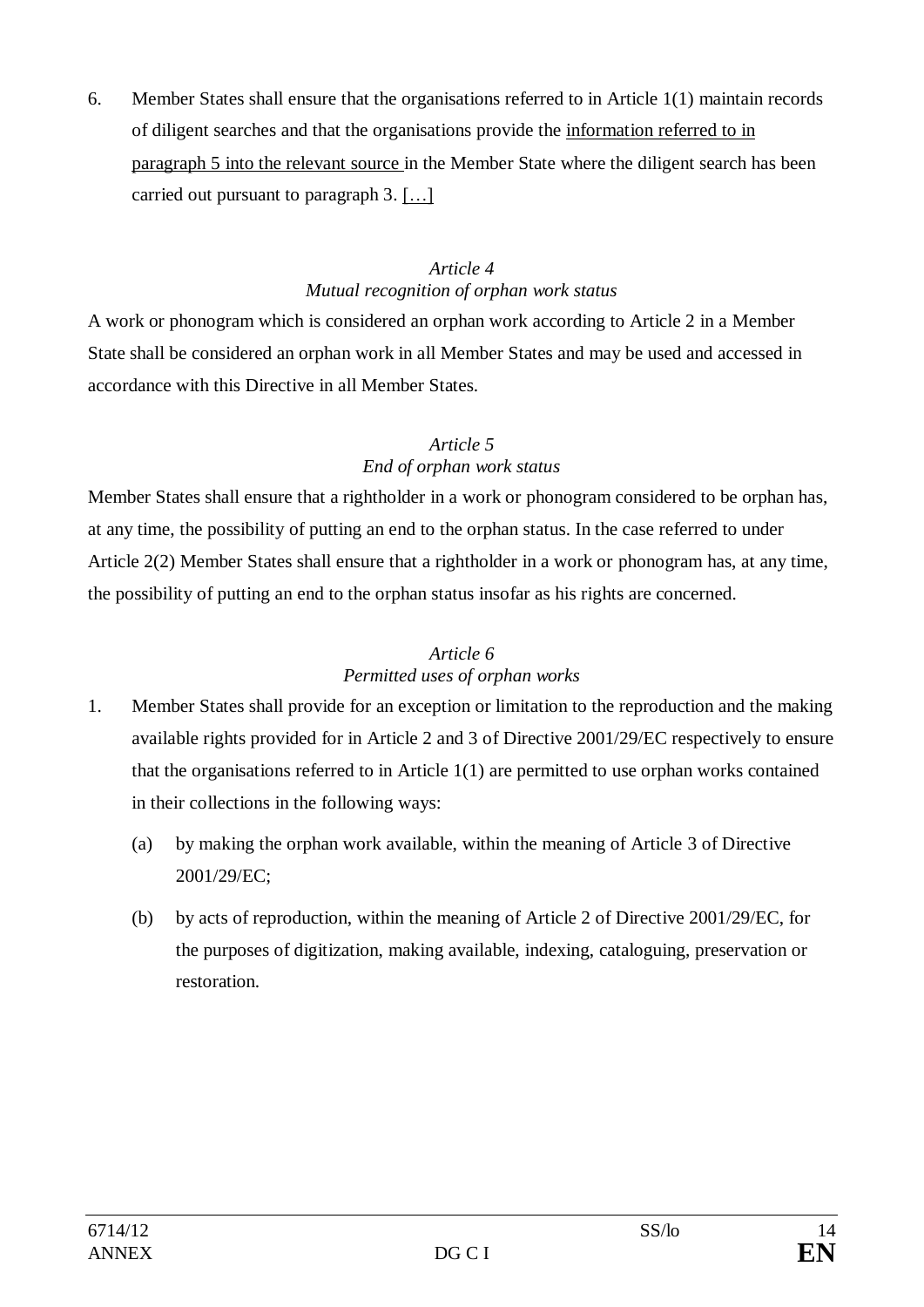- 2. The organisations referred to in Article 1(1) may only use an orphan work in accordance with paragraph 1 in order to achieve aims related to their public interest missions, notably preservation, restoration and the provision of cultural and educational access to works and phonograms contained in their collections.[…]
- 3. This Directive is without prejudice to the freedom of contract of such organisations in the pursuit of their public interest missions, in particular to public-private partnership agreements.
- 4. Member States shall ensure that the organisations referred to in Article 1(1) indicate the name of the identified authors and other rightholders in any use of an orphan work.
- 5. Member States shall provide that a fair compensation is due to rightholders that put an end to the orphan status of their works and other protected subject matter for the use that has been made by the organisations referred to in Article 1(1) of such works and other protected subject matter in accordance with paragraph 1.

#### *Article 7 Authorised uses of orphan works*

*Deleted.*

### *Article 8 Continued application of other legal provisions*

This Directive shall be without prejudice to provisions concerning in particular patent rights, trade marks, design rights, utility models, topographies of semi-conductor products, type faces, conditional access, access to cable of broadcasting services, protection of national treasures, legal deposit requirements, laws on restrictive practices and unfair competition, trade secrets, security, confidentiality, data protection and privacy, access to public documents, the law of contract, rules of the freedom of the press and freedom of expression in the media.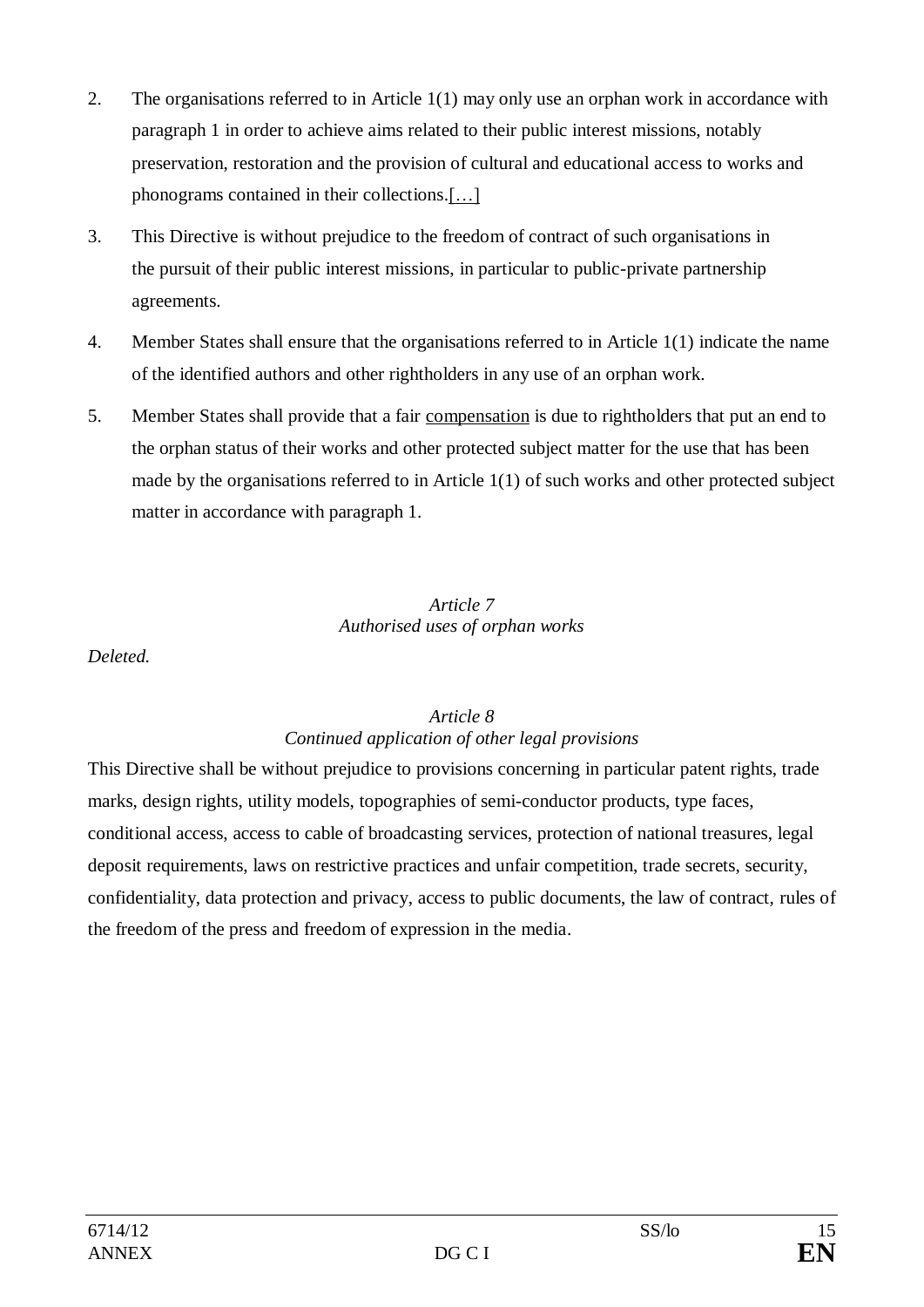# *Article 9*

## *Application in time*

- 1. The provisions of this Directive shall also apply in respect of all works and phonograms referred to in Article 1 which are, on *[transposition date]*, protected by the Member States' legislation in the field of copyright.
- 2. This Directive shall apply without prejudice to any acts concluded and rights acquired before [*transposition date*].

### *Article 10 Transposition*

1. Member States shall bring into force the laws, regulations and administrative provisions necessary to comply with this Directive by […] at the latest. They shall forthwith communicate to the Commission the text of those provisions**<sup>4</sup>** .

When Member States adopt those provisions, they shall contain a reference to this Directive or be accompanied by such a reference on the occasion of their official publication. Member States shall determine how such reference is to be made.

2. Member States shall communicate to the Commission the text of the main provisions of national law which they adopt in the field covered by this Directive.

 **4** If justified, the issue of explanatory documents will be addressed in a recital, in accordance with the Joint Political Declaration.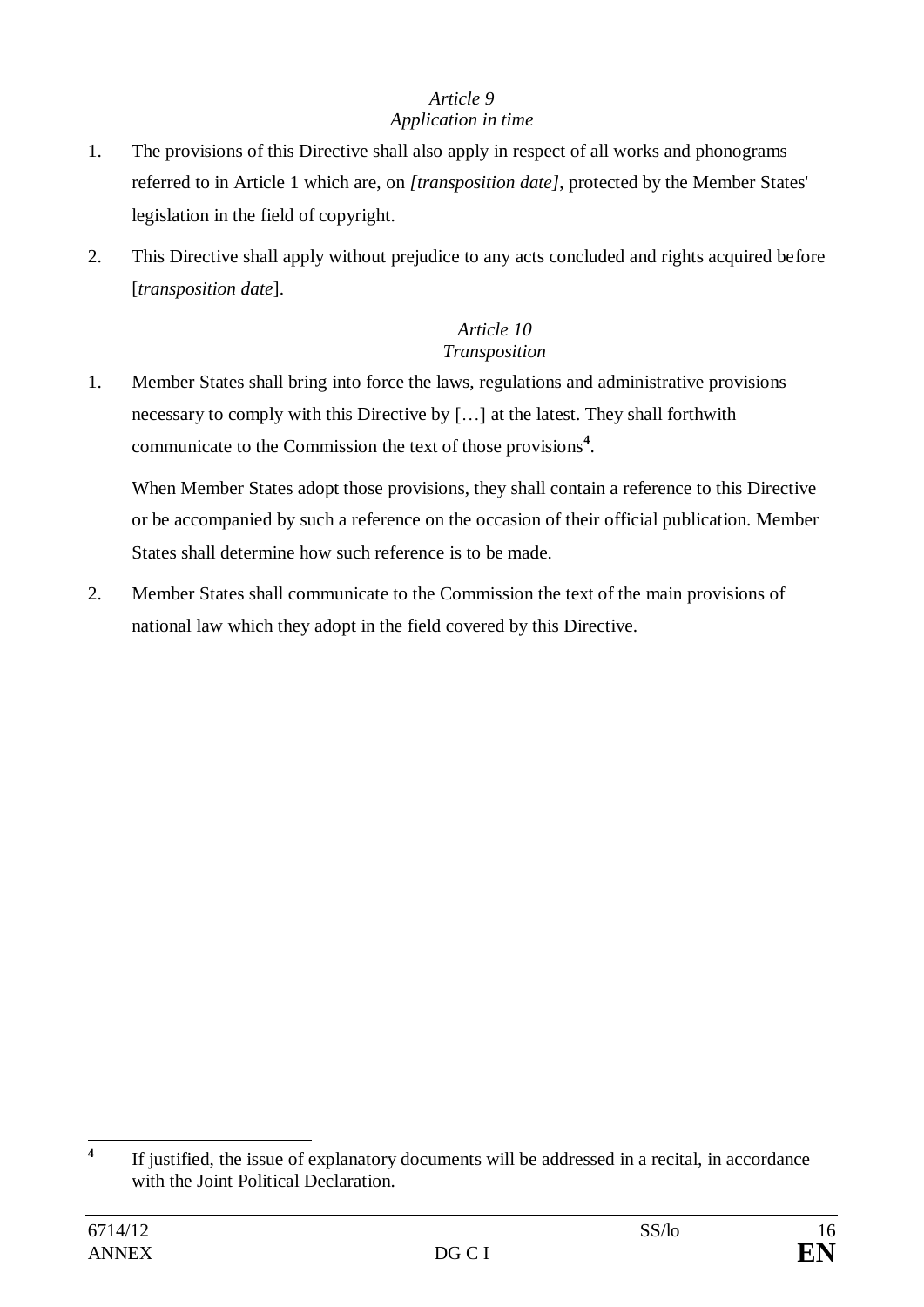### *Article 11 Review clause*

The Commission shall keep under constant review the development of rights information sources and shall, at the latest one year after the entry into force of this Directive, and at annual intervals thereafter, submit a report concerning the possible inclusion in the scope of application of this Directive of works or other protected subject matter not currently included in such scope, and in particular stand alone photographs and other images.

By *[one year after transposition date]*, the Commission shall submit to the European Parliament, the Council and the Economic and Social Committee, a report on the application of this Directive, in the light of the development of digital libraries.

When necessary, in particular to ensure the functioning of the Internal Market, the Commission shall submit proposals for the amendment of this Directive.

## *Article 12 Entry into Force*

This Directive shall enter into force on the day following that of its publication in the *Official Journal of the European Union*.

## *Article 13*

This Directive is addressed to the Member States.

Done at Brussels,

*For the European Parliament For the Council The President The President*

*\_\_\_\_\_\_\_\_\_\_\_\_\_\_\_\_\_\_\_\_\_\_*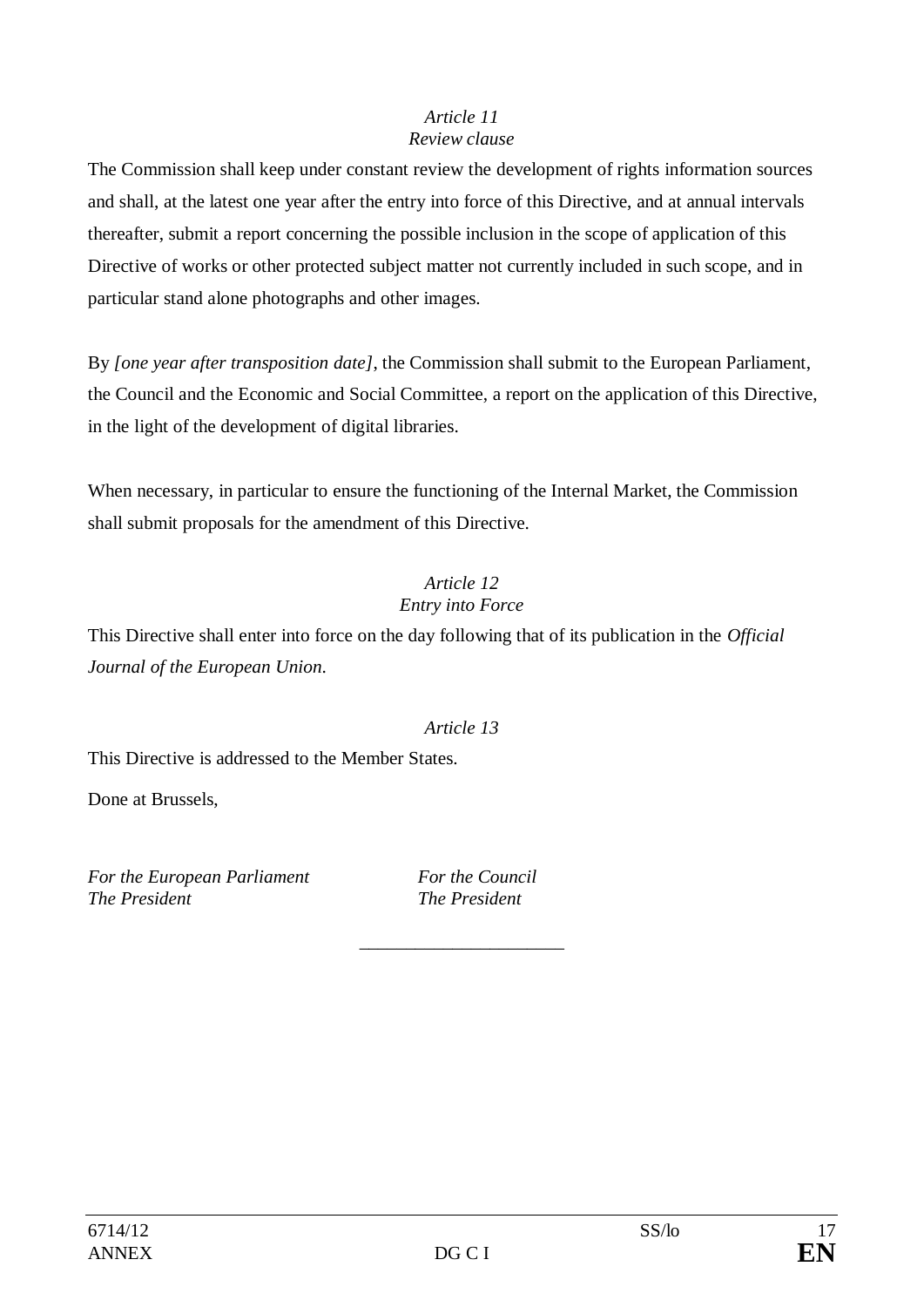### **ANNEX TO THE ANNEX**

The sources referred to in Article 3(2) shall include the following:

- (1) For published books:
	- (a) Legal deposit, library catalogues and authority files maintained by libraries and other institutions;
	- (aa) The publishers` and authors` associations in the respective country
	- (b) Existing databases and registries, […]WATCH (Writers, Artists and their Copyright Holders), [...] the ISBN (International Standard Book Number) and books in print databases;
	- (c) The databases of the relevant collecting societies, in particular reproduction rights organisations.
	- (d) Sources that integrate multiple databases and registries, including VIAF (Virtual International Authority Files) and ARROW (Accessible Registries og Rights Information and Orphan Works).
- (2) For newspapers, magazines, journals and periodicals:
	- (a) Legal deposit;
	- (b) The publishers associations in the respective country and the authors and journalists associations;
	- (c) Indexes and catalogues from library holdings and collections;
	- (d) The databases of relevant collecting society including reproduction rights organisations;
	- (e) The ISSN (International Standard Serial Number) for periodical publications;
- (3) *Merged with point (2).*